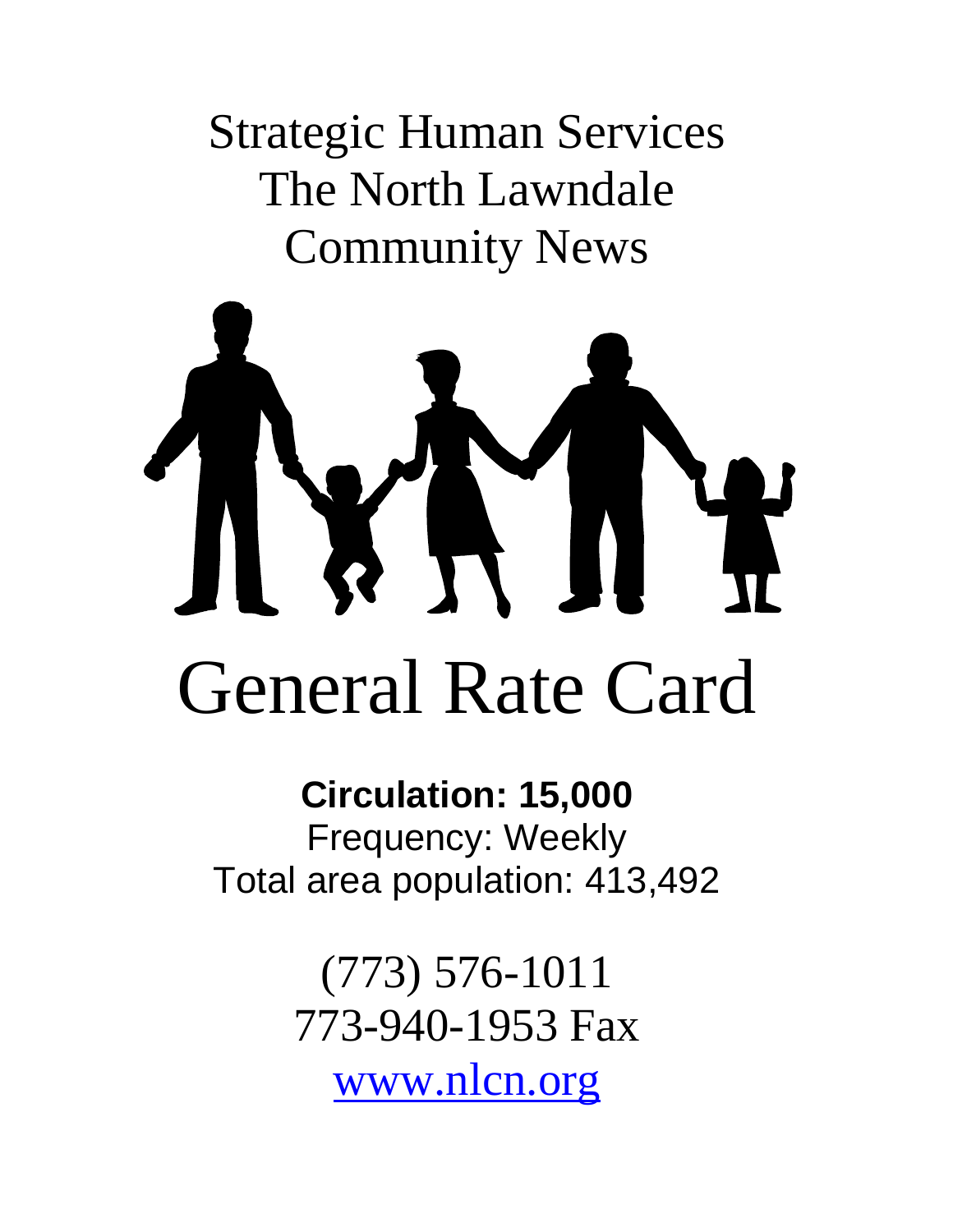

## **The North Lawndale Community News**

*The North Lawndale Community News* is a free weekly publication devoted to North Lawndale, East and West Garfield, South Lawndale, Austin, Humboldt, Pilsen, and the Near West communities in Chicago. We provide information on relevant resources, events, and issues that improve the lifestyles of individuals and families and the economic vitality of community businesses.

North Lawndale is a rapidly growing area located ten minutes from Chicago's Loop. The community features dense commercial districts, industrial areas, increased housing opportunities, parks, schools, and efficient transportation routes for over 41,768 residents.

By expanding our distribution outside of North Lawndale, we have added thousands of citizens to our base of readers and consumers. By covering our neighboring communities, we reach 20,923 residents in East Garfield; 23,085 in West Garfield; 91,065 in South Lawndale; 106,910 in Austin; 65,523 in Humboldt Park; 43,201 in Pilsen; and 21,109 in Near West. That's **413,492** residents on the west side of Chicago.

**We strategically distribute each issue of the** *North Lawndale Community News* **to the door of 8,000 homes – on a rotating area basis. We take 6,000 copies door-to-door to over 325 businesses, government agencies, libraries, non-profits, community meetings, and other high-traffic locations. 1,000 copies are distributed at community meetings, events, subscriptions and special requests.**

This is an excellent opportunity to take advantage of the economic and residential growth in our communities.

### **Advertise with us today!**

The North Lawndale Community News 5650 W Madison St Chicago, IL 60644 Phone: (773) 576-1011 Fax: (312) 492-7162 Website: **[www.nlcn.org](http://www.nlcn.org/)**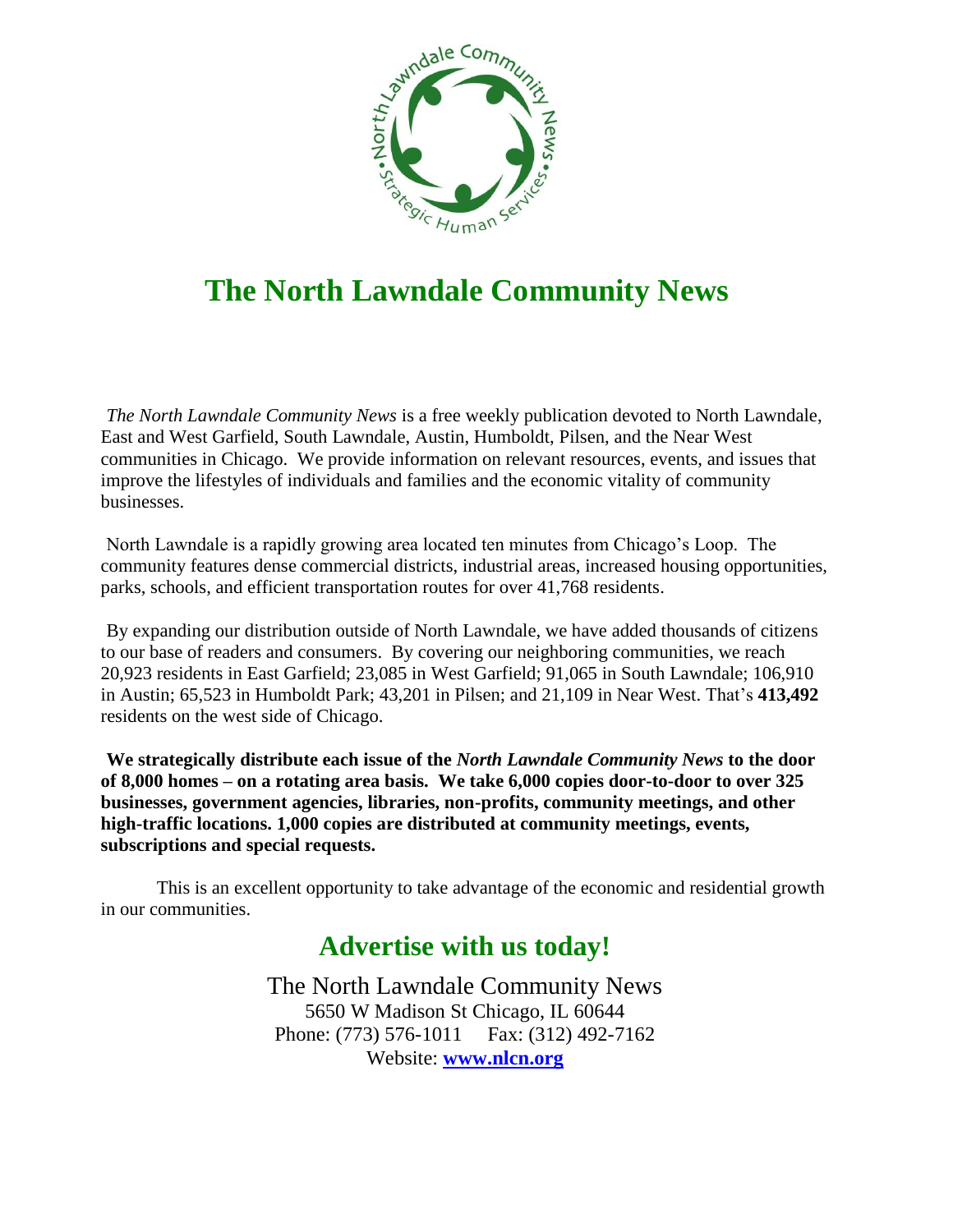

#### *The North Lawndale Community News* 5650 W Madison Chicago, Illinois 60644 Ph. (773) 576-1011

#### **General Display Advertising Rates and Pre-printed Insertions**

|                                                      | Effective January 1, 2022                          |                                  |                                          |                            |                    |  |
|------------------------------------------------------|----------------------------------------------------|----------------------------------|------------------------------------------|----------------------------|--------------------|--|
| Size                                                 | <b>Stimulus Sale</b>                               |                                  |                                          |                            |                    |  |
|                                                      | (Limited time only)                                |                                  | <b>Sale Price</b>                        | <b>Back Page</b>           | <b>Sale Price</b>  |  |
| <b>Full Page</b>                                     | B/W<br>Color                                       | \$800.00<br>\$1000.00            | \$600.00<br>\$800.00                     | (color only)<br>\$1050.00  | \$850.00           |  |
| Half Page                                            | B/W<br>Color                                       | \$425.00<br>\$525.00             | \$325.00<br>\$425.00                     | \$550.00                   | \$450.00           |  |
| Quarter Page                                         | B/W<br>Color                                       | \$225.00<br>\$275.00             | \$175.00<br>\$200.00                     | 300.00<br>\$               | \$225.00           |  |
| One-Sixth Page                                       | B/W<br>Color                                       | \$135.00<br>\$165.00             | \$115.00<br>\$120.00                     | \$<br>195.00               | \$150.00           |  |
| One-Eighth Page                                      | B/W<br>Color                                       | \$95.00<br>\$135.00              | \$75.00<br>\$115.00                      | \$<br>160.00               | \$140.00           |  |
| Small Businessman's Special                          | B/W<br>\$.                                         | 50.00                            |                                          |                            |                    |  |
| <b>Business Card</b><br><b>Reduced Business Card</b> | B/W<br>\$<br>Color<br>\$<br>B/W<br>S<br>Color<br>S | 35.00<br>40.00<br>20.00<br>30.00 | \$25.00<br>\$35.00<br>\$15.00<br>\$25.00 | \$<br>60.00<br>\$<br>50.00 | \$50.00<br>\$40.00 |  |
|                                                      |                                                    |                                  |                                          |                            |                    |  |

#### **Pre-printed Inserts (Per 1,000 copies)**

| <b>8-Tab \$50.00</b> | <b>12-Tab \$55.00</b>                                             | 16- <b>Tab</b> \$60.00 | <b>20-Tab</b> \$70.00           | <b>24-Tab \$75.00</b> |
|----------------------|-------------------------------------------------------------------|------------------------|---------------------------------|-----------------------|
|                      | <b>28-Tab</b> \$80.00 <b>32-Tab</b> \$90.00 <b>36-Tab</b> \$95.00 |                        | 40-Tab \$100.00 44-Tab \$105.00 |                       |

**Classifieds \$**20.00 - **(\$5.00 per extra line)** Subscription Rates 6 Month-\$50.00, 1 Year-\$85.00, 2 Years- \$150.00 **Mechanical Requirements**

| No. Columns widths for offset make-up |              | <b>Tab Modular Sizes</b>                 |  |  |
|---------------------------------------|--------------|------------------------------------------|--|--|
|                                       | $2 - 1/16$ " | 1/8-page Horizontal $5''$ W x 3-5/8" H   |  |  |
|                                       | $4 - 1/8$ "  | $1/8$ page Vertical 4" W x 5.625" H      |  |  |
|                                       | $6 - 3/16$ " | 1/6 page Vertical $3-3/8$ " W x 6-1/2" H |  |  |
|                                       | $8-1/4"$     | 1/4 page Vertical $5''$ x 6-3/4" H       |  |  |
|                                       | $10-5/16"$   | 1/2 page Vertical  6-7/8" W x 9-3/8" H   |  |  |
| <b>Standard Double</b>                | $21 - 1/2$ " | 1/2-page Horizontal 10-3/8" W x 6-7/8" H |  |  |
| Depth of Column                       | $13 - 5/8$ " |                                          |  |  |
| Columns per page                      |              | Tab Double 21-1/2" W x 13-5/8" H         |  |  |

**Ads prepared for an A.S.U. (Standard Advertising Unit) format can be adapted to fit the North Lawndale Community News format at no extra charge**

**Discounts of 10% for 4 times, 15% for 12 times, and 20% for 26 times, 30% for 52 times,**

**Frequency: Weekly, Every Wednesday.**

**Circulation:** 15,000 copies

**Drop Sites:** Over 325 sites in North Lawndale, South Lawndale, East and West Garfield, Austin, Pilsen, Humboldt and the Near West Communities - **(6,000 copies), Door- to- Door Delivery - (8,000 copies), Community meetings and special requests - (1,000 copies).**